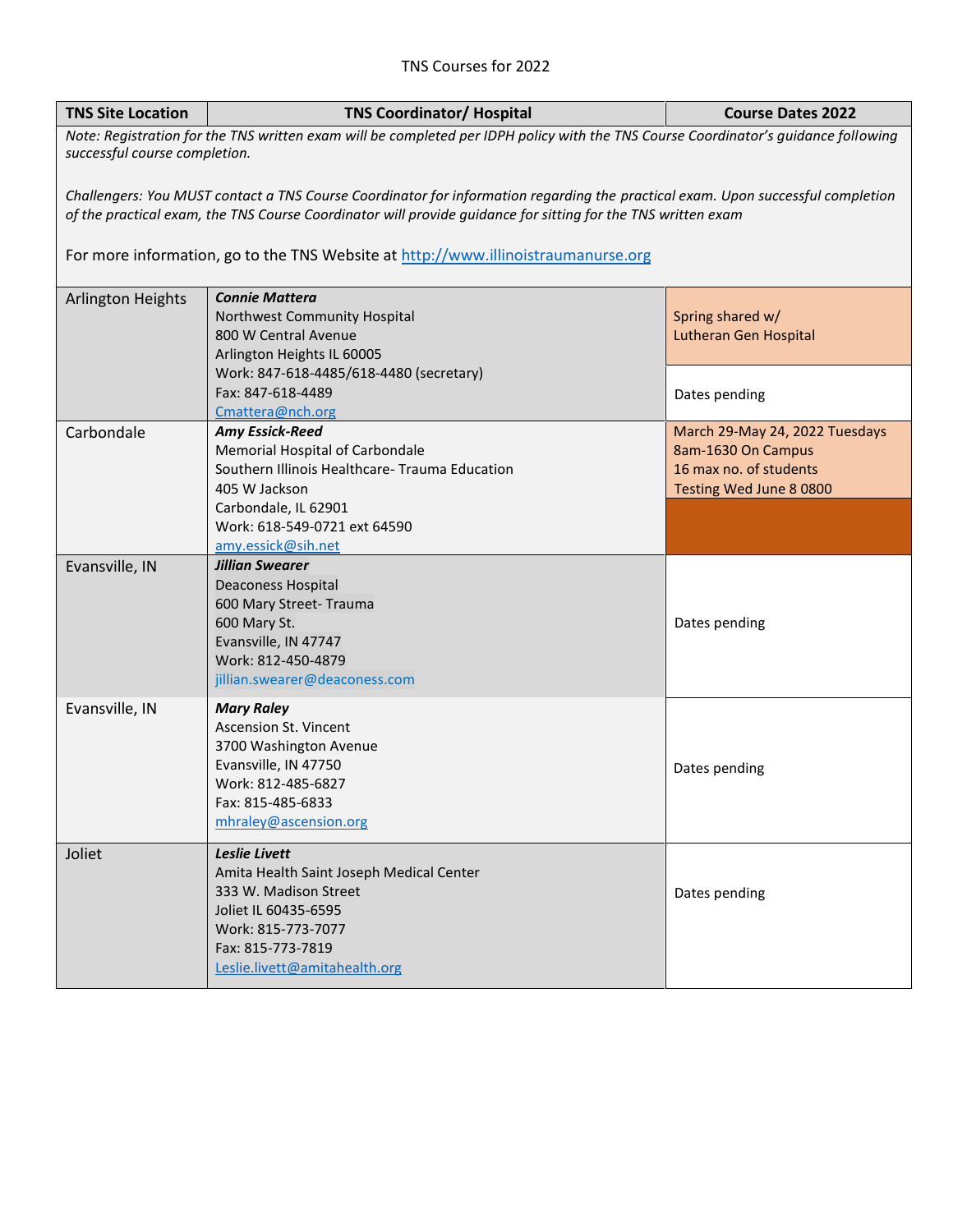| McHenry    | <b>Joan Rembacz</b><br>Northwestern Medicine McHenry Hospital<br>4201 Medical Center Drive-A101<br>McHenry IL 60050<br>Work: 815-759-4015<br>Fax: 815-759-4110<br>Joan.rembacz@nm.org                                  | Dates pending                                                                                                                                                                       |
|------------|------------------------------------------------------------------------------------------------------------------------------------------------------------------------------------------------------------------------|-------------------------------------------------------------------------------------------------------------------------------------------------------------------------------------|
| Park Ridge | <b>Rovi Origenes</b><br>Advocate Aurora Lutheran General Hospital<br>1775 Dempster Street- Trauma Services<br>Park Ridge IL 60068<br>Work: 847-723-6902<br>Fax: 847-696-3394<br>Rovi.origenes@aah.org                  | March 16- June 1, 2022-FULL<br><b>Every Wednesday</b><br>Didactic will be virtual, Live Testing-<br>25 max no. of students<br>Fall shared w/<br><b>Northwest Community Hospital</b> |
| Peoria     | <b>Sally Griepentrog</b><br>OSF St. Francis Medical Center<br>530 NE Glen Oak Ave -- Trauma Services<br>Peoria IL 61637<br>Work: 309-624-7760                                                                          | April 13-June 15, 2022 Wednesdays<br>On Campus Course<br>Sept. 7-Nov 16, 2022 Wednesdays<br><b>On Campus Course</b>                                                                 |
|            | Fax: 309-655-7638<br>Sally.a.griepentrog@osfhealthcare.org                                                                                                                                                             |                                                                                                                                                                                     |
| Peoria     | <b>Hollie Raymer</b><br><b>Unity Point Methodist</b><br>221 NE Glen Oak<br>Peoria IL 61636<br>Work: 309-672-5903<br>Fax: 309-671-2114<br>hollie.raymer@unitypoint.org                                                  | Dates pending                                                                                                                                                                       |
| Quincy     | <b>Michael Richard</b><br><b>Blessing Hospital</b><br>Broadway at 11 <sup>th</sup> St<br>Quincy IL 62305                                                                                                               |                                                                                                                                                                                     |
|            | Work: 217-223-8400 x 6592<br>Fax: 217-223-2087<br>Michael.richard@blessinghospital.com                                                                                                                                 | Sept 1- Nov 3, 2022 Thurs<br><b>On Campus Course</b>                                                                                                                                |
| Rockford   | <b>Stacy Van Vleet</b><br>OSF Healthcare St. Anthony Medical Center<br>5666 E State Street- Emergency Department<br>Rockford IL 61108<br>Work: 815-395-6114<br>Fax: 815-227-2519<br>stacy.a.vanvleet@osfhealthcare.org | Dates pending                                                                                                                                                                       |